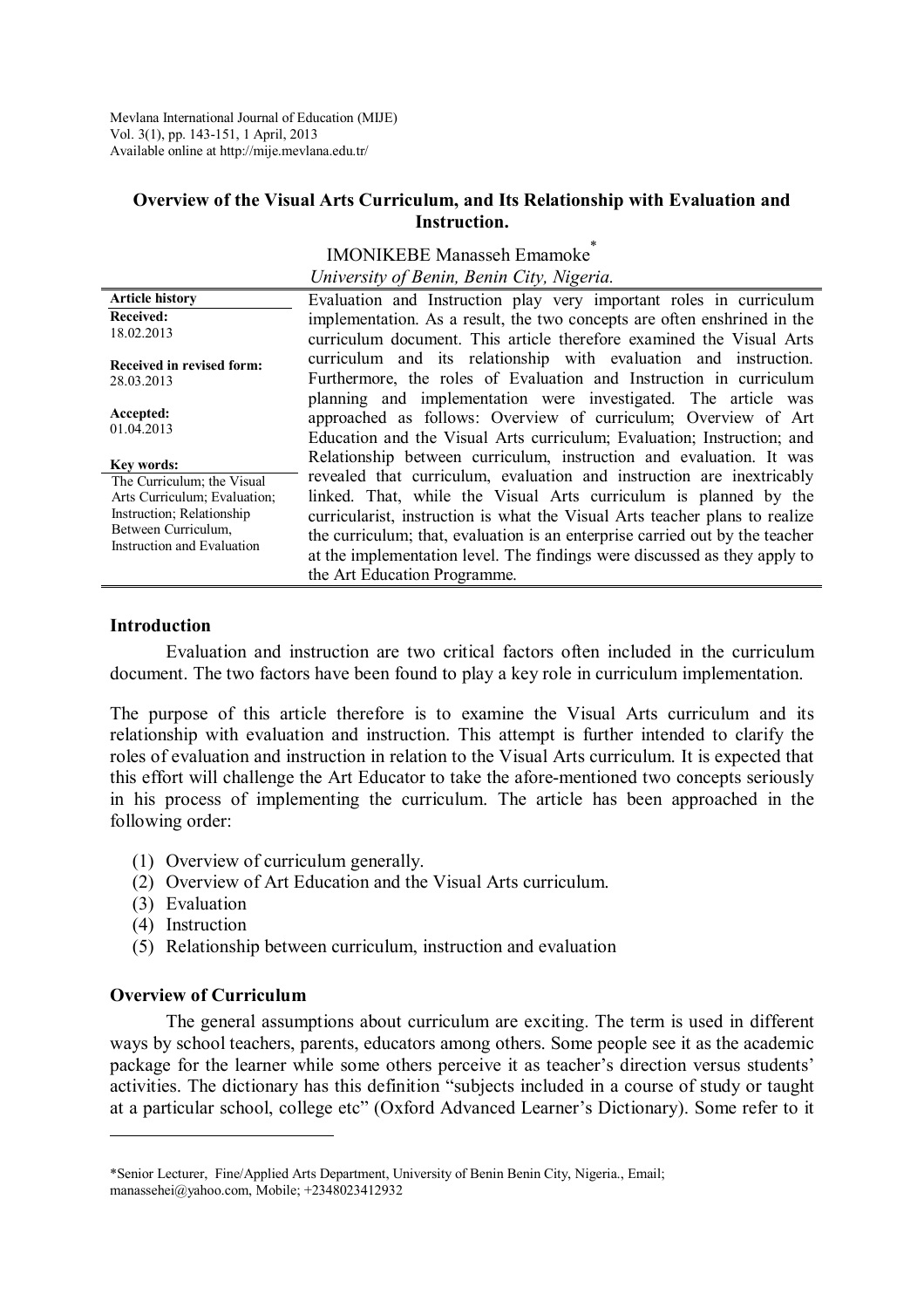as learning contents and other activities that take place in the school. Doll, R.C. (1996;15) stated that the "curriculum of a school is the formal and informal content and process by which learners gain knowledge and understanding, develop skills and alter attitudes, appreciations and values under the auspices of that school" In its simplistic form, Aigbomian and Iyamu (2001) stated that curriculum is an organized set of learning materials which includes their methods of presentation and procedure for evaluating their learning.

# **Curriculum and Conceptualization**

An overview of curriculum will certainly refresh our minds as it recalls where we are coming from. Etymologically, curriculum derives from the Latin word currere meaning to run and was conceived as a course of study. Curriculum being a relatively new discipline has been defined severally by scholars. Its analytic, eclectic and normative nature has possibly made it rather difficult to lend itself to a single definition. Incidentally, little was known about this discipline until the 1970s.

The chronology of the curriculum process of development can best be summarized in Urevbu (1984) on the state of the field. He noted that the first two decades of the  $20<sup>th</sup>$  Century as stated by Kliebard (1968 and 1970) was the dominance of what he referred to as the traditional curriculum scholars. The traditionalists referred to according to Urevbu were as follows; Taba 1962, Saylor and Alexander 1974; Smith and Stanley and Shores 1950 and a host of others. These scholars he asserted fell under the considerable shadow of Ralph Tyler 1950. It was clear that the activities of these traditionalists which had continued to raise questions have not for several decades left us with "little attempt to develop alternative modes of thinking to the dominant models" put in place by the traditionalist (Urevbu, 1983;70). Urevbu however summed up the various approaches as mere guidance for neophyte because the "writings do not advance our understanding of the curriculum beyond a fairly general level" (Urevbu, 1983;70). He went on to add that the traditionalists' concepts have however been criticized for being vague, subjective and specifically "these definitions clearly, ignore the school's social role in the distribution of different forms of knowledge and hence power, to different group of people" (Urevbu, 1983;68).

Before preceding further to state specifically some definitions of curriculum, it is needful to remark that the perennial exercise of conceptualization of curriculum has been observed to be a problem that is glued to mere semantics or phraseology as writers revisit what others have expressed in their own style. Aigbomian and Iyamu (2001) however noted that the process of conceptualization has guided and provided direction to the schooling process. That is to say, no definition is actually useless as they went on to stress that the effort helps to clarify and proffer solutions to basic issues and questions that affect the schooling process.

An example of these definitions among others that have the aforementioned criticism is that of Seweje in Aigbomian and Iyamu (2001). Seweje defined curriculum as "the operational medium through which the school as unit co-ordinates the patterns and process of transmission of desirable learning experiences from one generation to the other" Aigbomian and Iyamu (2001;19). Be that as it may, the authors noted that while the definition is seen to portray the learning process as extending beyond the school (planned or unplanned), there is the inculcation of worthwhile or desirable aspects of the culture in the learner. The above definition also sees what goes on in the school as learning experiences. Urevbu (1984) identified the use of the word experiences' in Bobbit's definition. He added that similar definitions include those of Norton and Norton (1936), Vernon (1969), Smith, Stanley, and shores 1957 and that of Kearney and Cook 1960). All these definitions attracted the earlier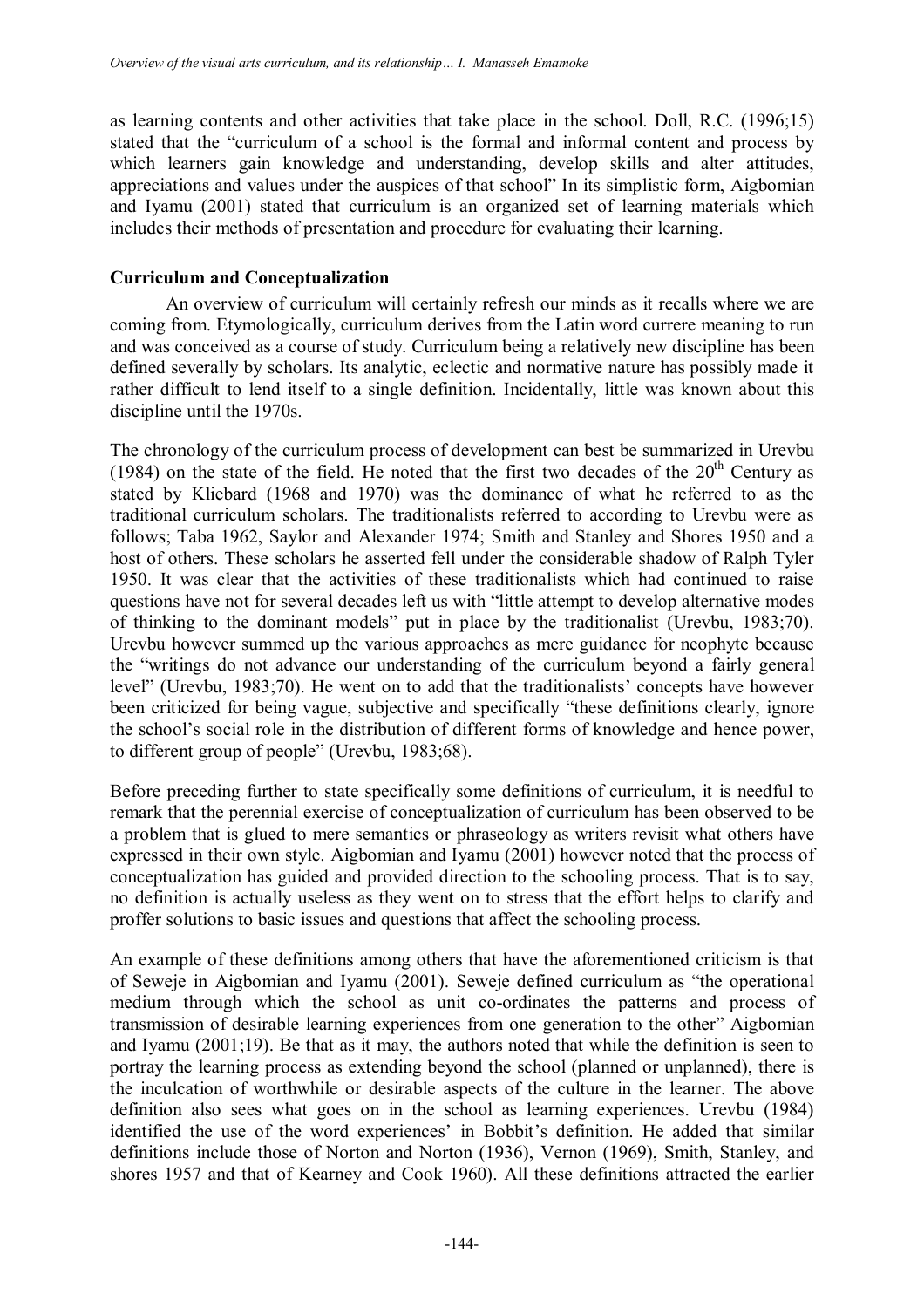criticisms of the traditionalists' perspective.

It is necessary to point out at this point that the fluid nature of the curriculum is also responsible for the multi-dimensional conception. As a borrowing discipline from psychology, History and Sociology among others, curriculum would certainly yield a relative definition. Aigbomian and Iyamu went on to point out some dimensions of curriculum: the curriculum–syllabus dualism; curriculum– instruction dualism; and curriculum – education dualism.

Urevbu, A.O. (2008) further identified other terms used to define curriculum. They are official curriculum; operational curriculum; hidden curriculum; the null curriculum and the extra curriculum. He however cautioned that the above curricular conceptions have significant contributions to the schooling process. He expressed hope that there has been a shift since 1970 from the traditional conception to a study of how school systems are created, organized and made to function. This in fact is the position Urevbu has maintained as indicated in his inaugural lecture titled Creating the Schools We Deserve: Reflections on Education; Curriculum and Pedagogy; University of Benin. (Urevbu, 1997)

### **Overview of Art Education and the Visual Arts Curriculum**

The emergence of Art Education dates back to about 200 years ago. Art Education began in response to the industrial revolution, a discipline concerned with art teaching as a practice and the field of inquiry which studies teaching and learning art. The object of this discipline therefore is that of enabling individuals acquire skills of artistic expression, designing, knowledge of art, its history and critical apprehension. Methods used in Art Education are similar to those used in social and psychological sciences. The field also involves typical studies that investigate children's artistic development, their creativity, relationship between drawing and socialization, aesthetic preferences and their impact on learning. It is important to add that as earlier mentioned, this discipline began in response to the industrial revolution, a social event which altered its rationale and character at a time when the progressive education movement was active: "and was deeply affected by the art styles of expression and abstraction in the first half of the twentieth century"(Efland, 1991;16). The following areas have been identified as foundations of Art Education:

- a) Aesthetics with its varied conceptions of art and its value in human experience,
- b) Art History, studio and criticism as content sources,
- c) Curriculum study to conceptualize goals, content, methods and their interrelation,
- d) History of Art Education which studies developments in relation to social changes and culture policy;
- e) Empirical research which describes and explains individual and group behaviours associated with art learning and aesthetic response" (Efland, 1991)

The overview of Art Education provided clearly defined the Art Education programme. However, it is instructive to mention that, the Visual Arts curriculum would depend also on the approach. Cunliffe (1998) explicated on two main approaches, the Creative Self-Expression and the Disciplined-Based Art Education (DBAE). In the Discipline-based art education, "creativity according to Cunliffe is seen "as unconventional behaviour that can occur as conventional art understanding are attained; untutored childhood expression is not regarded as necessarily creative"(Cunliffe,1998;49). The concept of the learner in the creative self-expression is that "learners are innately creative and expressive; need nurture rather than instruction; exposure to art images inhibits learners' natural creative development"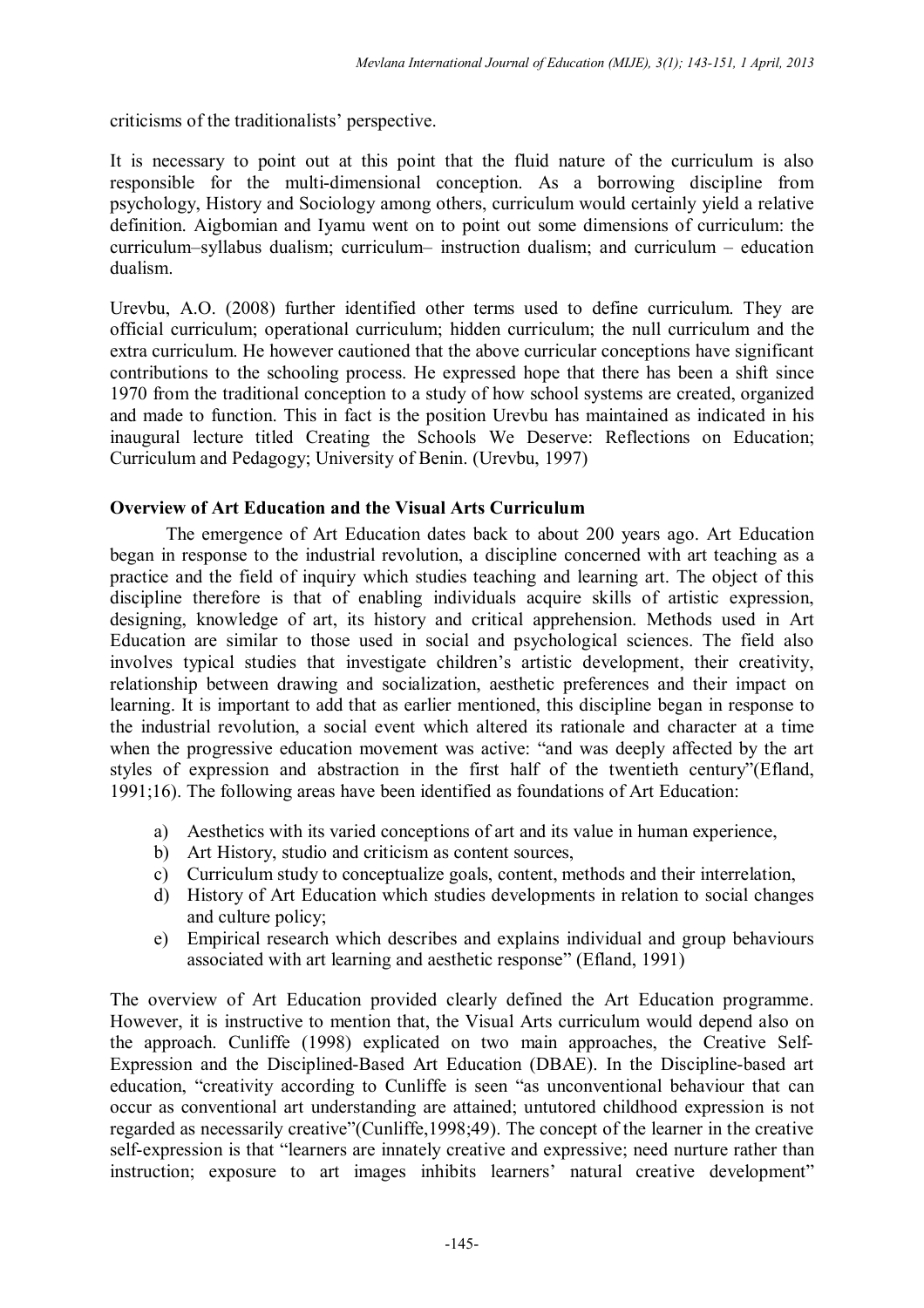(Cunliffe,1998;49). In the discipline-based, the learners are actually art students who need instruction for the development of their understanding of art. The learners' creative development is enhanced by exposing them to adult images.

Three major goals of art education in the Discipline Based approach according to Chapman in Clark, G.A. (2008) are the development of personal expression of students and their awareness of artistic heritage and awareness of the role of art in society. Clark's position is suggestive of the need to teach the learner in order to achieve the stipulated goals of art education. He outlined characteristics of the Disciplined-Based Art Education curriculum content to include-Aesthetics, Art Criticism, Art History and Art productions.

The DBAE has been widely accepted and adopted for use in all parts of the world even in the United States of America (USA), where there is the feeling that the DBAE is Eurocentric. By this statement, it is implied that the Visual Arts curriculum is in harmony with the tenets of curriculum planning extensively discussed at the beginning of this article.

# **Overview of Evaluation**

Trochim, (2006) viewed evaluation as an activity that is concerned with using monitoring and information collected for making judgments about a project and in addition the use of such information for making changes and improvements. He went further to add that the activity is aimed at answering "agreed questions and to make a judgment against specific criteria. A good evaluation data must be collected and analysed systematically and its interpretation considered carefully, assessing value, or worth of something" taking a decision and using results of an evaluation are part of the process.

Bhola, (1990) also defined evaluation as "a means of assigning values or judgment, amount, degree, condition, worth, quality or effectiveness on something such as a programme" .

The broadest practicable definition whoever is Stufflebeam's in Badmus, and Omoifo, (1998;21), "evaluation is the process of delineating obtaining and providing useful information for judging decision alternatives. This definition they explained, views evaluation as "an ongoing process" secondly as directed toward specific goal" that "requires using accurate and appropriate technique to collect information needed for decision making".

### **Goals of Evaluation**

The provision of useful feedback is the generic goal of most evaluations. Trochim stated that, the feedback (empirically driven feedback) is provided to diverse audiences such as sponsors, administrators, donors, staff, client groups and others. This feedback he added is said to be useful where it aids decision making or policy formulation.

Badmus, G.A. and Omoifo, C.N. (1998;26), however stated that "we talk of goals of evaluation at methodological level and we talk of roles of evaluation in a sociological level or pedagogical context" the sociological or pedagogical context is the realm of the formative and summative evaluation. "The formative role is used to improve instruction or an ongoing instruction course, curriculum or a programme. Such role does not preclude evaluation of the final process". The summative evaluation they stated "may be used to decide if an experimental or special instructional programme worth the money and time spent on it" (Badmus and Omoifo, 1998;26). Trochim also noted that formative evaluation strengthens or improves what is being evaluated and helps form it, through technology or examination of the programme delivery, quality of its implementation. This also, according to him include the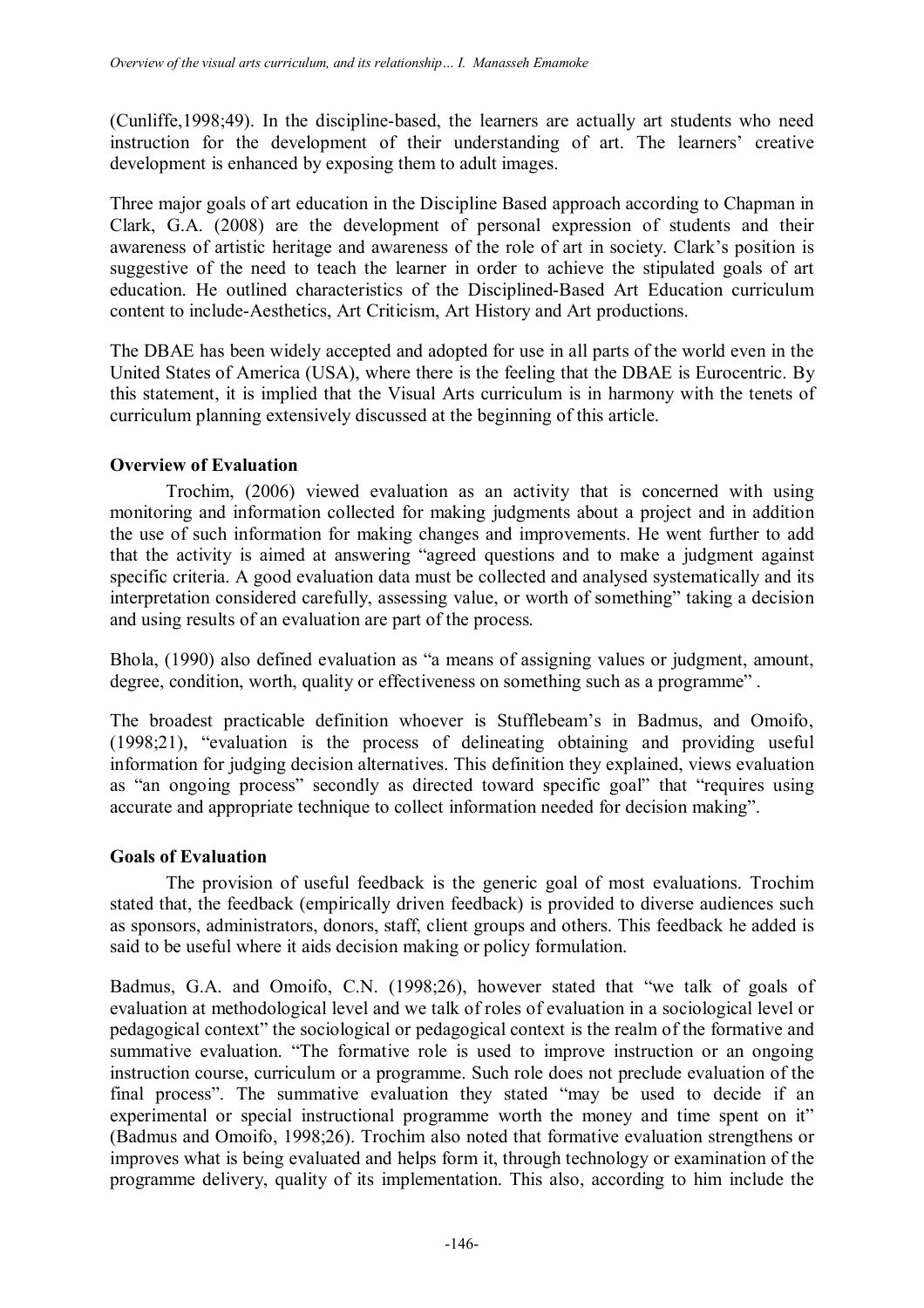assessment of the organizational context, personnel and procedure inputs among others. In the case of summative evaluations it" examines the effects or outcomes of some objects on what happens subsequent to delivery of the programme or technology assessing whether the object can be said to have caused the outcome; determining the overall impact of the causal factor beyond only the immediate target outcomes; and estimating the relative costs associated with the objects" (Trochim, 2006).

Trochim argued that Formative evaluation includes "several evaluation types: needs assessment; evaluability assessment; structured conceptualization implementation evaluation; and process evaluation". Summative evaluation could be divided into-outcome evaluation; impact evaluation; cost-effectiveness and cost-benefit analysis; secondary analysis and metaanalysis". Trochim went on to identify two main purposes of evaluation as "for learning and development" and the other "evaluation for accountability" (Trochim, 2006).

It is important to add the opinion of Cookson in Crawford (2007) when he stated that "true evaluation consists of an establishment of criteria collection of evidence to compare with the set criteria (baseline) and the arrival of a value judgment". Crawford went on to outline some purposes of evaluation as presented by Case (1988). They are as follows: To confirm learners' needs; to mobilize learner's participation; to document learning outcomes; to identify needed programme changes and to communicate accountability to funders, administrators and others. Crawford however suggested six models/frame-works that are used in evaluation: objectives-Oriented, Management-Oriented; Consumer-oriented; Expertise-Oriented; Adversary-Oriented and Naturalistic and Participant – Oriented.

# **Overview of Instruction**

Generally speaking, instruction is the means or vehicle through which the school achieves learning. Effective instruction has been defined by Badmus, and Omoifo, (1998;28) as "the process of bringing about desirable modifications/changes in the abilities and perception of the learner". This definition not only clarifies the concept of instruction but reveals that quality of instruction is dependent on some factors. This shows that instruction could be poor, or sound or effective. They went on to state that the function of instruction of the school as involving "activities that increase the child's knowledge – the information base, and cognitive and physical skills of the learner" (Badmus, and Omoifo, 1998;28). Instruction therefore is teaching the curriculum content. They added that the task of guiding the learner in his learning and realizing his prospective career is a very important aspect of instruction

# **Relationship between Curriculum and Instruction**

Westbury (2007) viewed curriculum as an amorphous concept that has a wider connotation than most scholars have suggested, it observed that what appears dominant are stipulations about not what curriculum is but what it should be. He has therefore viewed curriculum as also "referring to the established programme of a school". However as mentioned earlier in the overview of curriculum, the term is used in various ways by stakeholders in education.

The issue of curriculum conceptualization has been properly addressed in the overview of curriculum. The main thrust of this segment is having done also an overview of instruction is, the relationship between curriculum and instruction. The relationship between the two concepts has been described as intimate since instruction involves "the creation and implementation of purposefully developed plans for the teaching of curriculum content". This process could also be referred to as "planning and teaching" (Yates, 2000). The fact that most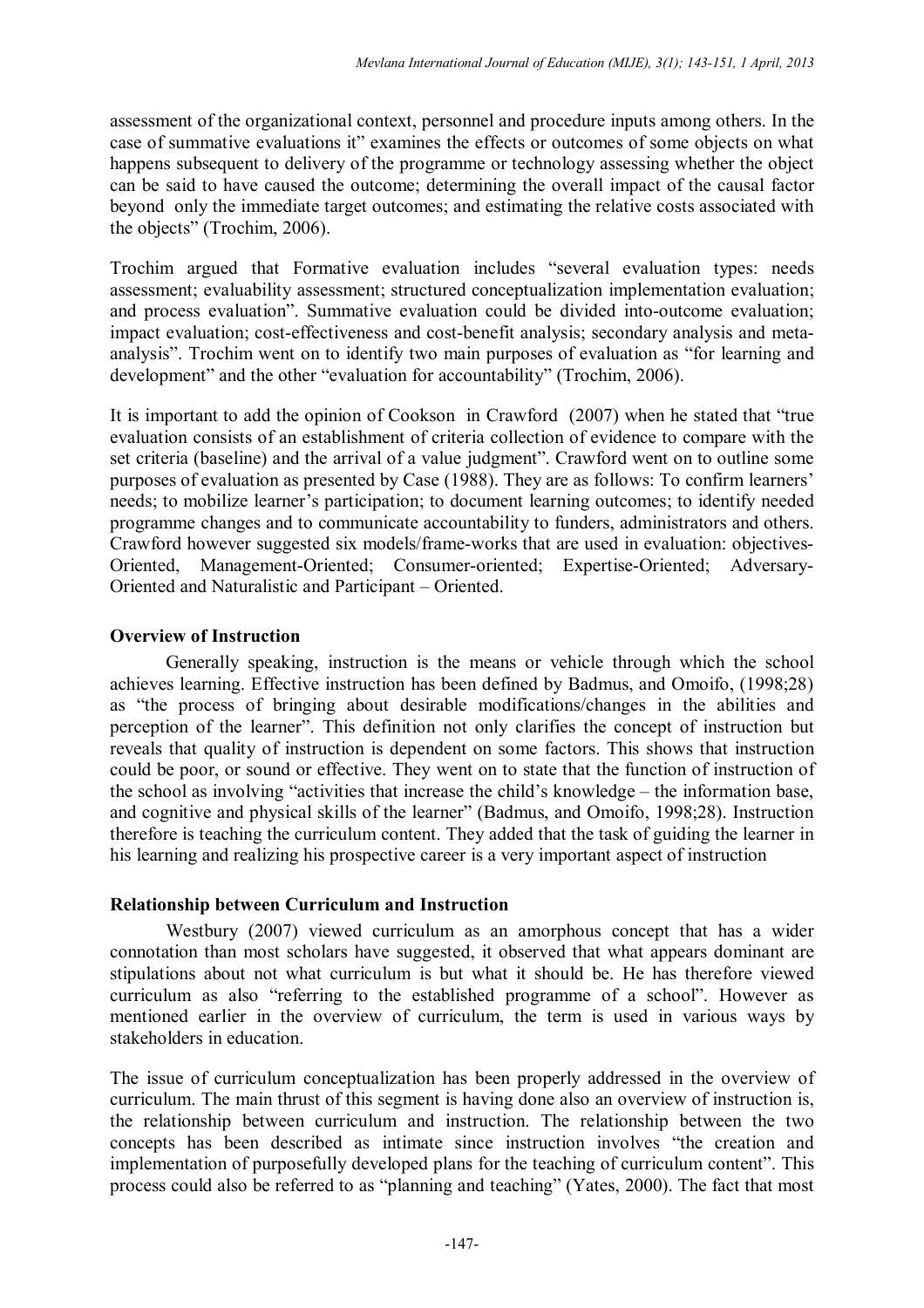curriculum departments are referred to as curriculum and instruction is not unconnected with the intimacy that exists between the two concepts. "With curriculum being the content of what is taught along with an overall process of how that content is to be taught, and the instruction being the more detailed plans and the way those plans are implemented in order to teach the curriculum content, it becomes easy to understand that the two must be compatible in order to maximize student learning" (Yates, 2000).

Alkin (1973) noted that educators have often used curriculum and instruction interchangeably. He however expressed worry at the lack of focal specification as an evaluator could define his work as curriculum evaluation and go ahead to evaluate outputs of instructional programmes. In the same vein, according to him, another evaluator attempting to evaluate outputs of an instructional programme could define his focus as instructional evaluation.

However, consonant with the earlier position stated, Alkin viewed curriculum as consisting" intended learning outcomes; the results or ends of an instructional activity" while instruction on the other hand has to do with planning and teaching (Alkin, 1973).

A document of partnership for  $21<sup>st</sup>$  century skills (2007) observed that curriculum and instruction determine what is taught and how it noted that the relationship between the two concepts is a very close one. It stated that, "curriculum is essentially a design, or roadmap for learning and as such focuses on knowledge and skills that are judged important to learn. Instruction is the means by which that learning will be achieved". Instruction can be achieved through diverse approaches. For example, the teacher can effect instruction through problembased learning (PBL) Cooperative Learning, (Marzano, Pickering, Pollock (2001), using real world contexts. These are part of the  $21<sup>st</sup>$  century approaches identified by the partnership for  $21<sup>st</sup>$  century skills (A document of Partnership for  $21<sup>st</sup>$  Century Skills, 2007). Laska (1984) argued that the instruction goes beyond the definition as equivalent to training or training and the concept of education. He also cited Macdonald (1965) and Bellack Kliebard (1977) as consenting to the idea that the terms instruction and curriculum respectively involved confusion of terms and notorious ambiguity.

### **Relationship between Evaluation and Instruction**

From the overview of Evaluation and Instruction earlier given, Evaluation is a process that concerns itself with using monitoring, and other information collected to make judgment and using such information to effect changes and improvements. As a document of partnership for  $21^{st}$  century skills (2007) puts it," Instruction is the means by which that learning is achieved" (A document of Partnership for  $21<sup>st</sup>$  Century Skills, 2007)), This definition makes more sense when you have at the back of your mind that curriculum is a design, or road map for learning which focuses on knowledge and skills. The relationship therefore that exists between evaluation and instruction is such that cannot be divorced from each other.

Instruction like other programmes depends on evaluation to for both formative and summative purposes. On the other hand, evaluation cannot exist in isolation of programmes that require evaluation. Evaluation focuses on criteria to judge, worth or value of something or project. It focuses on something or project (Bhola, 1990).

Evaluation thus is an inextricable companion of instruction whose effectiveness is best appreciated when applied to a project. As could be deduced from the definition of formative evaluation "provide information to improve a product or process "(A design of evaluation,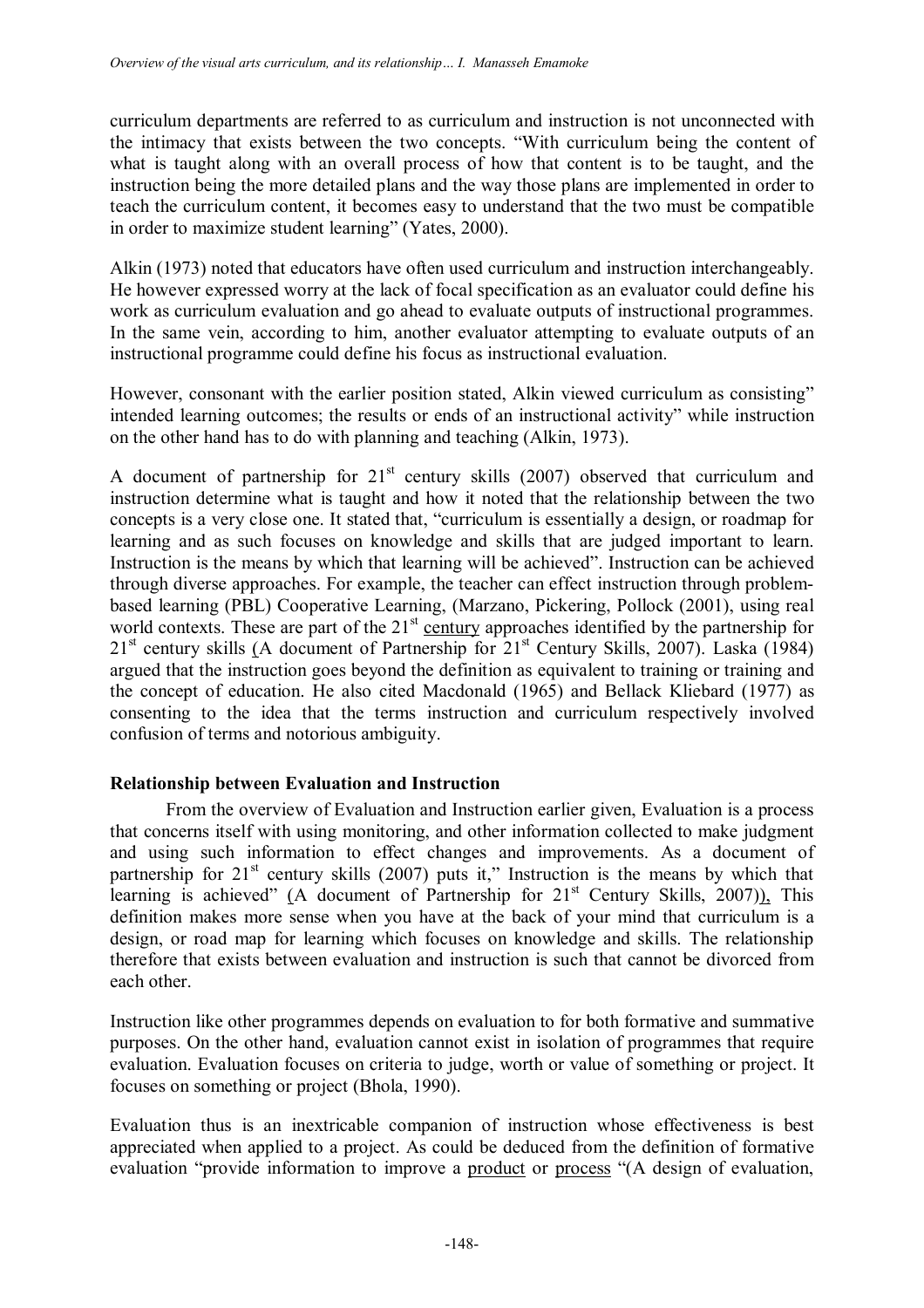Nova; and Iowa state evaluation could be said to be a hand maid of instruction. Evaluation relies on instruction to exhibit its relevance. In other words if there are no projects, products or process, there will be no premise for evaluating. Conversely, instruction cannot thrive without evaluation.

Finally, evaluation is instrumental to progress reviews which lead to improvement in programmes and projects. For instance instruction as defined by Wikipedia encyclopaedia is education and teaching. It is however clear that from time to time through evaluation of instruction; new approaches are evolved to improve teaching and learning. For instance, Hall, T. (2002) dwelt elaborately on differentiated instruction an improved instruction culminating in a process to address students' teaching and learning involving differing abilities in the same class. Several other approaches have been canvassed and popularized over time being outcomes of evaluation of instruction.

# **Relationship between Curriculum and Evaluation**

Aigbomian, D.O and Iyamu, E.O.S. (2001) viewed evaluation as an integral part of curriculum. As earlier discussed taking curriculum according to the document of partnership for  $21<sup>st</sup>$  century skills as a example, curriculum is "essentially a design, or roadmap for learning and as such focuses on knowledge and skills that are judged important to learn" (A document of Partnership for  $21<sup>st</sup>$  Century Skills, 2007)). Evaluation is required for effective learning and its development to take place. Evaluation is required also for its accountability. Goldstein (1969) also considers evaluation or feedback phase as an integral component of the social learning curriculum. Evaluation according to him is "based on the understanding that the educational process depends upon interaction of the contents, the teachers and the students which in combination significantly affect implementation of the curriculum".

Yates, R. (2000) discussed the multiage and single grade classroom. It was noted that, the case of multiage classrooms explains better the close relationship that exists between instruction and curriculum. The flexibility of the curriculum to various structures meant to make instruction more efficient further explains the tie between curriculum and instruction. Teachers' instructional methods therefore, necessitate compatible manner that curriculum should be organized.

Urevbu, A.O. (2001) identified some functions of evaluation in curriculum development. This included; informing decision-makers. He went on to state three ideal types of evaluation-Bureaucratic, Autocratic and democratic evaluations. Self-evaluation and evaluation of outcomes are other functions of evaluation in curriculum development. Curriculum and evaluation are thus two inseparable concepts. For example, Suydam, M.N. (1990) also displayed this unity when she noted that set of standard provided for evaluating mathematics curricula and the quality of the curriculum as well as students' achievements.

The relationship therefore that exists between curriculum and evaluation is inextricable. Evaluation is required in curriculum both at the formative and summative levels. Curriculum requires evaluation for improvement of teaching and learning in schools.

### **Conclusion**

The article revealed that the Art Education curriculum is planned in accordance with the basic principles of curriculum planning globally. The content areas of the Art Education programme and the Disciplined Based Art Education approach which is in use all over the world were discussed. The article further revealed that curriculum and evaluation are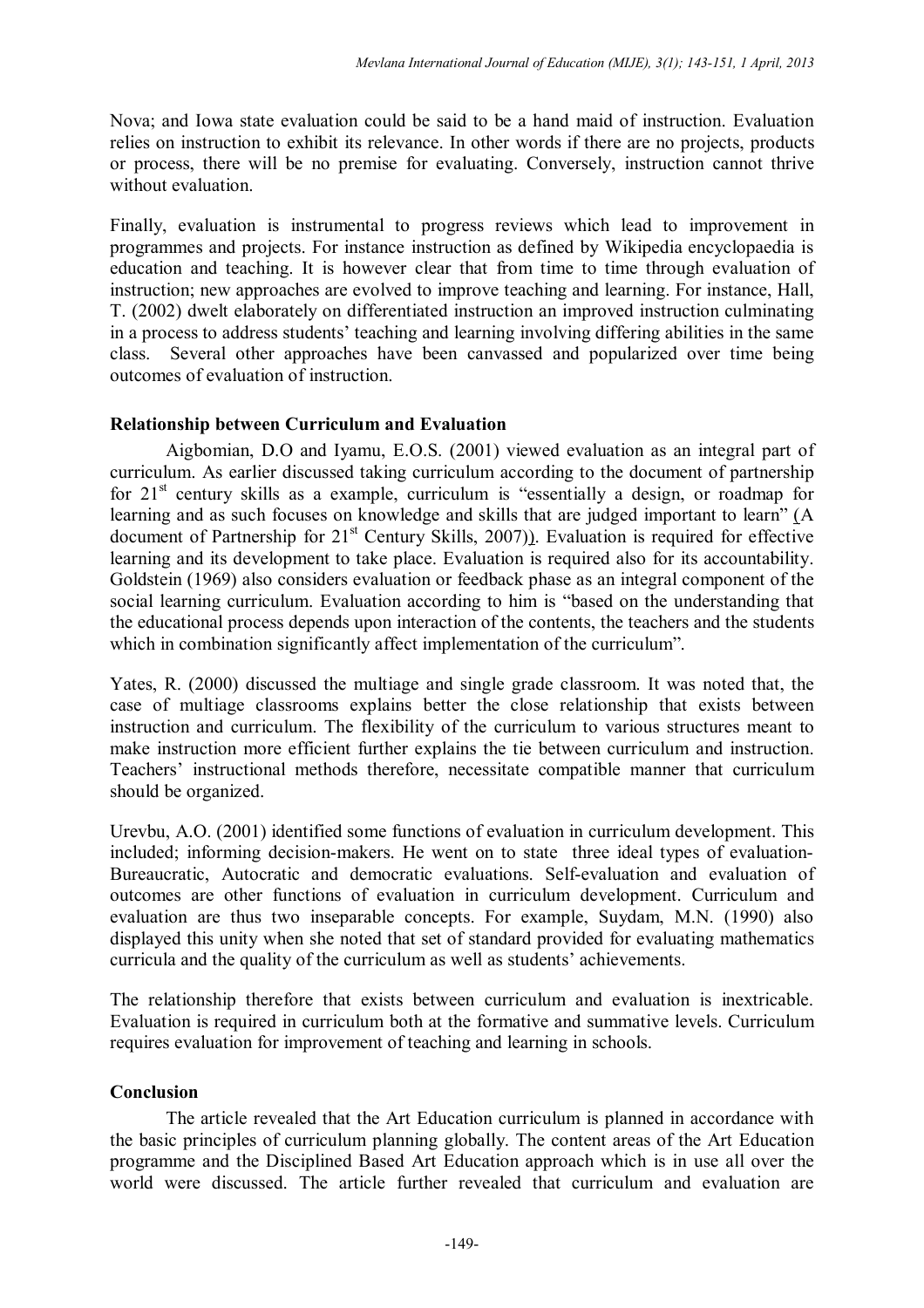inextricably related as a result of their complementary roles. It was also discovered that instruction cannot also be divorced from curriculum, just as evaluation and instruction are interwoven

Suffice it to state that the Art Education curriculum is planned by curricularists, but instruction is the Visual Arts teacher's plan to carry out the content. Instruction is thus his vehicle to translate the curriculum into reality. Similarly after the content has been presented to the learner, evaluation is needed to find out the effectiveness of the programme.

In the same vein, it was revealed that evaluation cannot be isolated from product, programme or project. Thus evaluation relies on instruction to be effective and relevant. Therefore it is clear that the three components are interwoven and inextricably related.

# **References**

- Aigbomian, D.O. and Iyamu, E.O.S.(2001). Foundations in Curriculum Studies Lagos; Metro Pub. Ltd.
- A document of Partnership for 21<sup>st</sup> Century Skills (2007).http://www.p21.org/overview/skillsframework.
- Alkin, M.C.(1973). Evaluating "Curriculum" and "Instruction" University of California, Los Angeles. scholar.lib.vt.edu/theses/etd/pdf 2002.
- Arieh, L.(1991;16). Art Educational Program by A. Efland: The International Encyclopedia of Curriculum New York: Pergamon Press
- Badmus, G.A and Omoifo, C.N.(1998). Essentials of measurement and Evaluation in Education, Benin City: Osasu Publishers.
- Bhola, H.S.(1990). Evaluating Literacy for Developing Product Programme and Campaign. Germany UNESCO, Institute of Educ and International Dev. (DSE). www.qem.org/brownEvaluation.
- Clark, G.A.(2008). Highlights of Examining Discipline-Based Art Education as a Curriculum Construct.
- Cookson, P.S.(1996). Programme Planning for Lifelong Education (Draft). State College, Pennsy/Vania State University.
- Crawford, D.C.(2007). Evaluation Exploration. http://www. ag.ohio- state.Edu/ brick/evalexpl.htm.
- Cunliffe, L.(1998). Art and Art Education As A Cognitive Process and The National Curriculum: Thinking Through the Curriculum. Edited by Robert, B and Marion, W. London, New York (Routledge)
- Doll, R.C.(1996). Curriculum Improvement: Decision Making & Process,  $(9<sup>th</sup>$  edit.
- Boston; Allyn & Bacon.http://.www.multige-education.com.
- Federal Ministry of Education(1985). National Curriculum for Senior Secondary Schools, Vol. 12, Creative Arts.
- Goldstein, H.(1969). Curriculum Development; Curriculum Evaluation; Data Collection Special Education. http://catalogue.nla.gov.au//Record/5210052
- Hall, T.(2002). Differentiated Instruction: Effective Classroom Practice Reports. (NCAC).U.S Office of Special Education Programme.
- Laska, J.A.(1984). The Relationship Between Instruction and Curriculum. A Conceptual Clarification. Instructional Science. 13,203-212. Amsterdam Elsevier Science Pub. BV.
- Marzano, R, Pickering, D. & Pollock, J.(2001). Fundamentals of Curriculum; Marzano's Classroom Instruction that Works. http://rowanclass09.blospot/marzanos